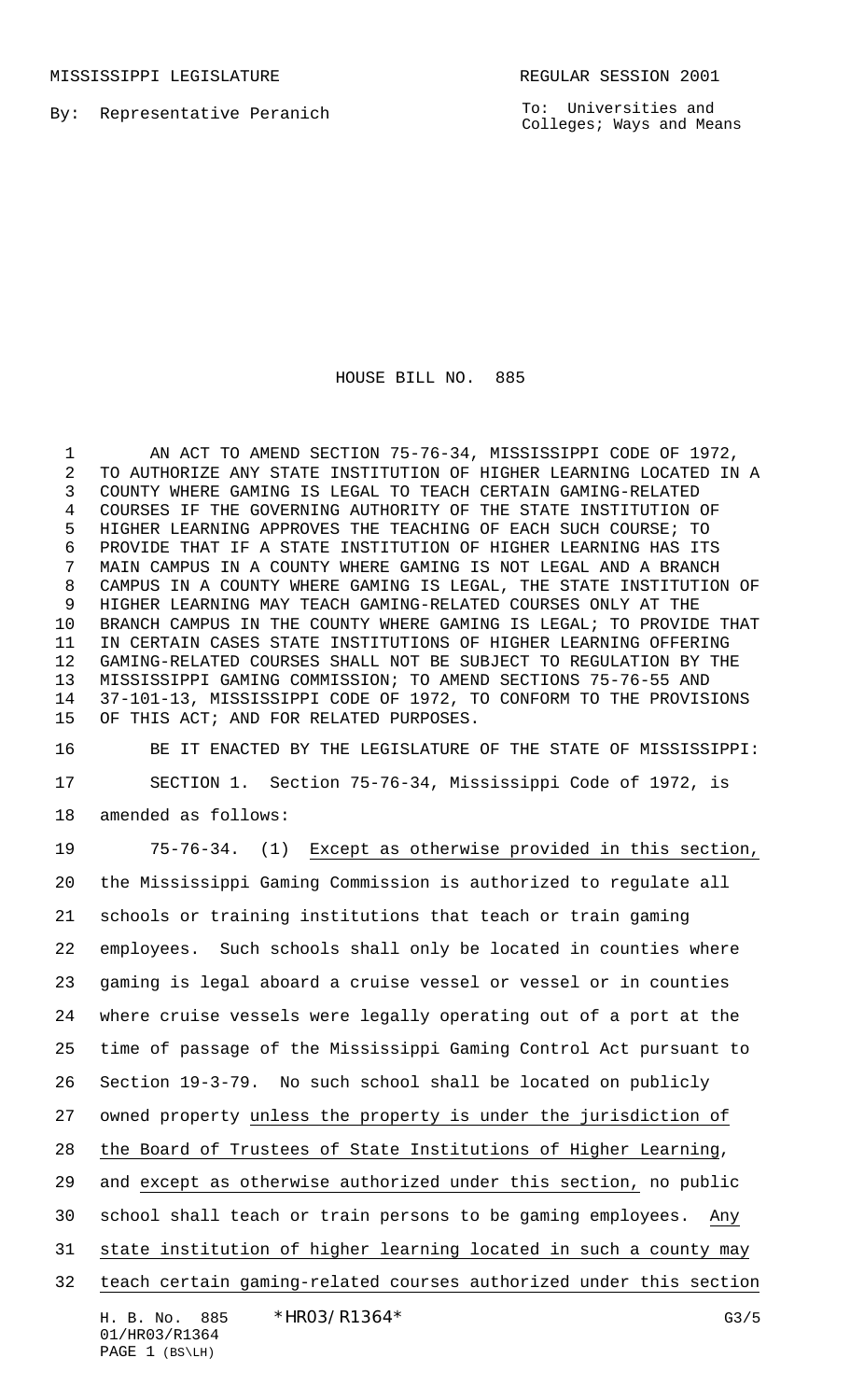if the governing authority of the institution of higher learning approves the teaching of the course or courses. If a state institution of higher learning has its main campus in a county where gaming is not legal and a branch campus in a county where gaming is legal, the institution of higher learning may teach gaming-related courses only at the branch campus in the county where gaming is legal. The gaming activities of schools or training institutions regulated by the commission and those excepted from such regulation or partially regulated shall be deemed to be legal under the laws of the State of Mississippi. Any person desiring to operate a school or training institution must file a license application with the executive director to be licensed by the commission.

 (2) The commission may adopt regulations it deems necessary to regulate schools and training institutions other than state institutions of higher learning. These regulations shall include, without limiting the general powers of the commission, **\* \* \*** the following:

 (a) Prescribing the method and form of application which any applicant for a school or training institution must follow and complete before consideration of his application by the executive director or commission.

 (b) Prescribing the information to be furnished by the applicant relating to his employees.

 (c) Requiring fingerprinting of the applicant, employees and students of the school or institution or other methods of identification and the forwarding of all fingerprints taken pursuant to regulation of the Federal Bureau of Investigation.

 (d) Requiring any applicant to pay all or part of the fees and costs of investigation of the applicant as may be determined by the commission.

H. B. No. 885 \*HR03/R1364\* 01/HR03/R1364 PAGE 2 (BS\LH)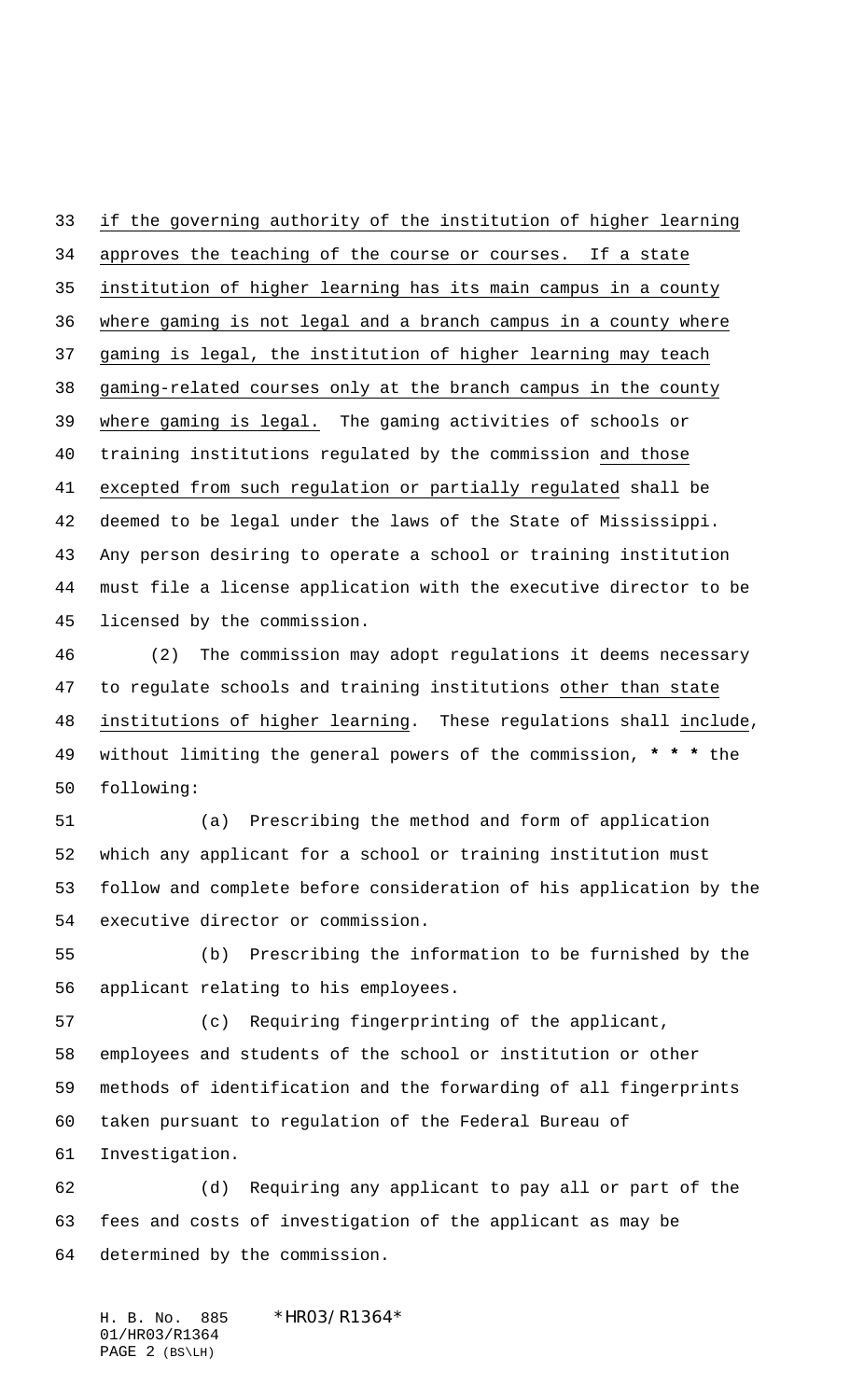(e) Prescribing the manner and method of collection and payment of fees and costs and issuance of licenses to schools or training institutions.

 (f) Prescribing under what conditions a licensee authorized by this section may be deemed subject to revocation or suspension of his license.

 (g) Defining the curriculum of the school or training institution, the games and devices permitted, the use of tokens only for instruction purposes, and the method of operation of games and devices.

 (h) Requiring the applicant to submit its location of the school or training institution, which shall be at least four hundred (400) feet from any church, school, kindergarten or funeral home. However, within an area zoned commercial or business, the minimum distance shall not be less than one hundred (100) feet.

 (i) Requiring that all employees and students of the school or training institution be at least twenty-one (21) years of age and be a resident of the State of Mississippi.

 (j) Requiring all employees and students of the school or training institution to wear identification cards issued by the commission while on the premises of the school or training institution.

 (k) Requiring the commission to investigate each applicant, employee and student and determine that the individual does not fall within any one (1) of the following categories: (i) Is under indictment for, or has been convicted in any court of, a felony; 93 (ii) Is a fugitive from justice; (iii) Is an unlawful user of any controlled substance, is addicted to any controlled substance or alcoholic

96 beverage, or is an habitual drunkard;

H. B. No. 885 \*HR03/R1364\* 01/HR03/R1364 PAGE 3 (BS\LH)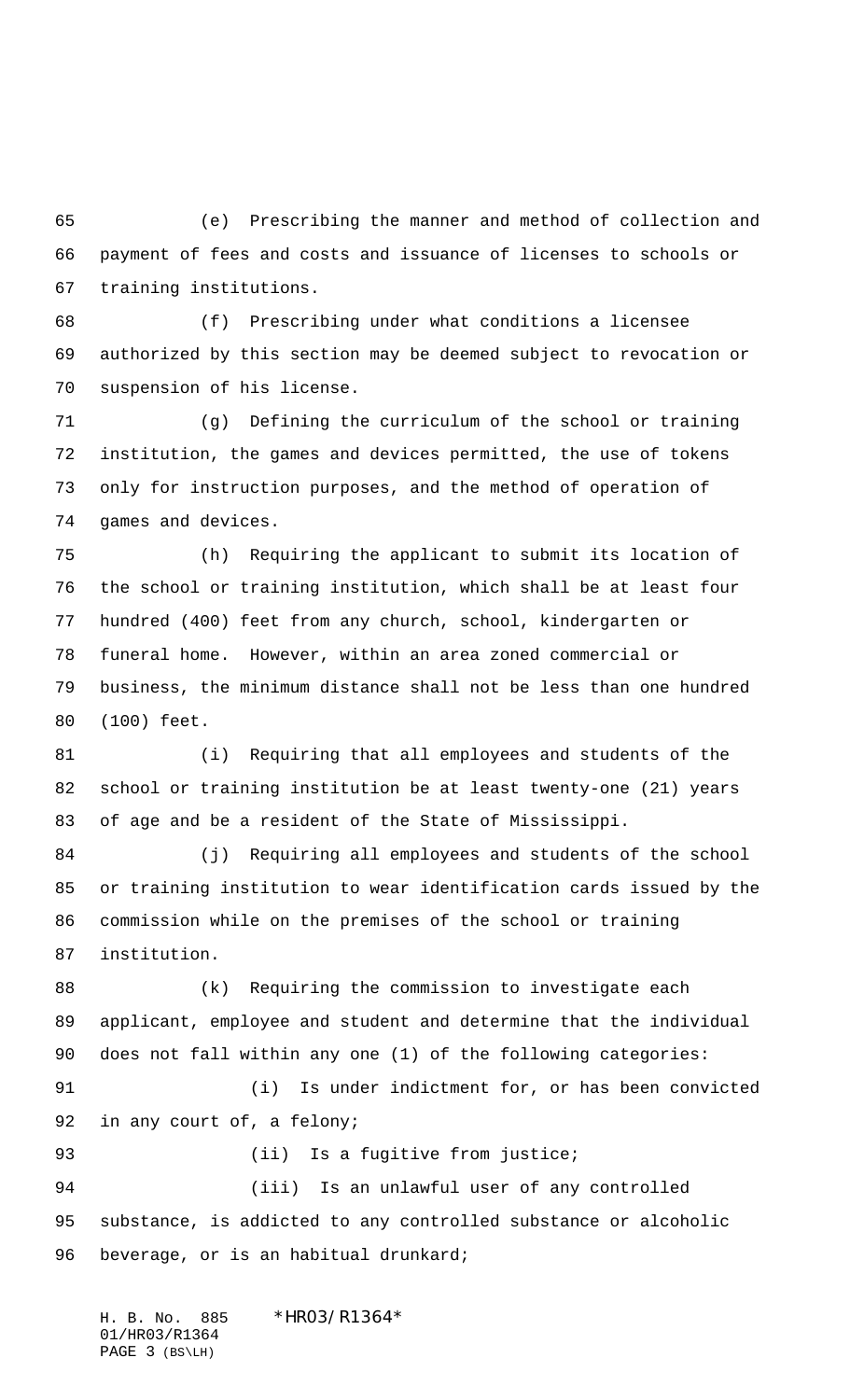H. B. No. 885 \*HR03/R1364\* 01/HR03/R1364 (iv) Is a mental defective, has been committed to a mental institution, or has been voluntarily committed to a mental institution on more than one (1) occasion; (v) Has been discharged from the Armed Forces under dishonorable conditions; or (vi) Has been found at any time by the executive director or commission to have falsified any information. (3) Subject to the provisions of subsection (1) of this section, state institutions of higher learning may offer credited courses in casino management, auditing and security in fulfillment of a degree in general business management, hotel and motel management, food and beverage management, accounting, and criminal justice. State institutions of higher learning are not subject to regulation by the commission for the purposes of this subsection. (4) Subject to the provisions of subsection (1) of this section, state institutions of higher learning may offer courses related to casino hospitality services, cage and count operations, and slot machine maintenance. Slot maintenance training may be performed only on equipment approved by the commission for training purposes only. State institutions of higher learning are not subject to regulation by the commission for the purposes of this subsection. SECTION 2. Section 75-76-55, Mississippi Code of 1972, is amended as follows: 75-76-55. (1) Except as otherwise provided in Section 75-76-34, it is unlawful for any person, either as owner, lessee or employee, whether for hire or not, either solely or in conjunction with others, without having first procured and thereafter maintaining in effect a state gaming license: (a) To deal, operate, carry on, conduct, maintain or expose for play in the State of Mississippi any gambling game, including without limitation any gaming device, slot machine, race book, or sports pool;

PAGE 4 (BS\LH)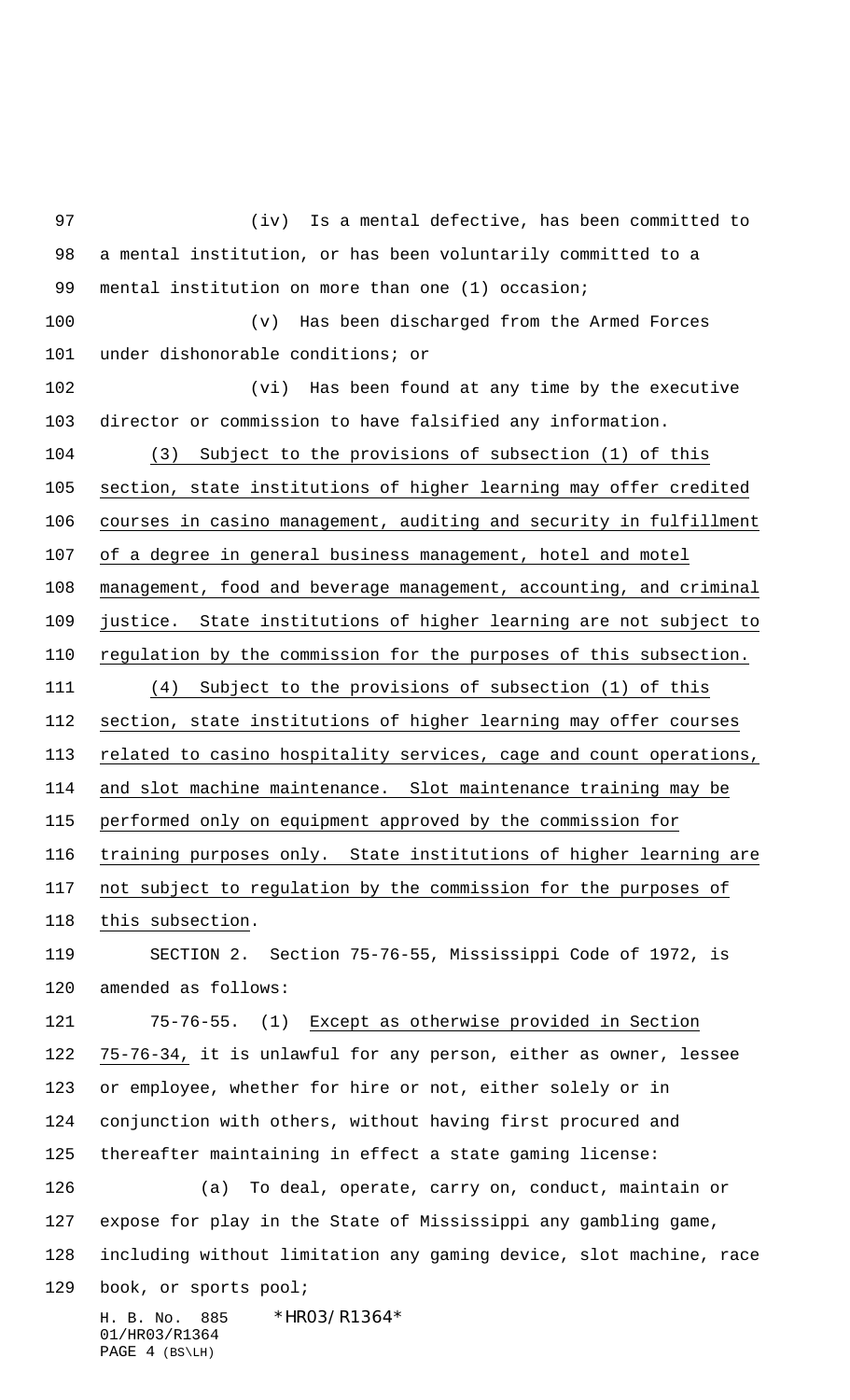(b) To provide or maintain any information service the primary purpose of which is to aid the placing or making of wagers 132 on events of any kind; or

 (c) To receive, directly or indirectly, any compensation or reward or any percentage or share of the money or property played, for keeping, running or carrying on any gambling game, including without limitation any slot machine, gaming device, race book or sports pool.

 (2) Except as otherwise provided in Section 75-76-34, it is unlawful for any person knowingly to permit any gambling game, including without limitation any slot machine, gaming device, race book or sports pool to be conducted, operated, dealt or carried on in any house or building or other premises owned by him, in whole or in part, by a person who is not licensed pursuant to this chapter or by his employee.

 SECTION 3. Section 37-101-13, Mississippi Code of 1972, is amended as follows:

H. B. No. 885 \*HR03/R1364\* 01/HR03/R1364 37-101-13. It shall be the duty of the Board of Trustees of State Institutions of Higher Learning to begin immediately a comprehensive study of the role and scope of all of the various institutions under its jurisdiction, including a detailed study of the programs of study, degrees and courses offered. Following the completion of such study, the board shall make such adjustments as may be found to be necessary in the programs of the various institutions, to the end that the broadest possible educational opportunities shall be offered to the citizens of this state 156 without inefficient and needless duplication. Subject to the provisions of Section 75-76-34, the board shall, through such officers of the board and through such procedures as it shall see fit to establish, exercise continuing jurisdiction and control over the establishment of new courses of study, new departments and new functions and activities in each institution so that the growth and development of the program of higher education in the

PAGE 5 (BS\LH)